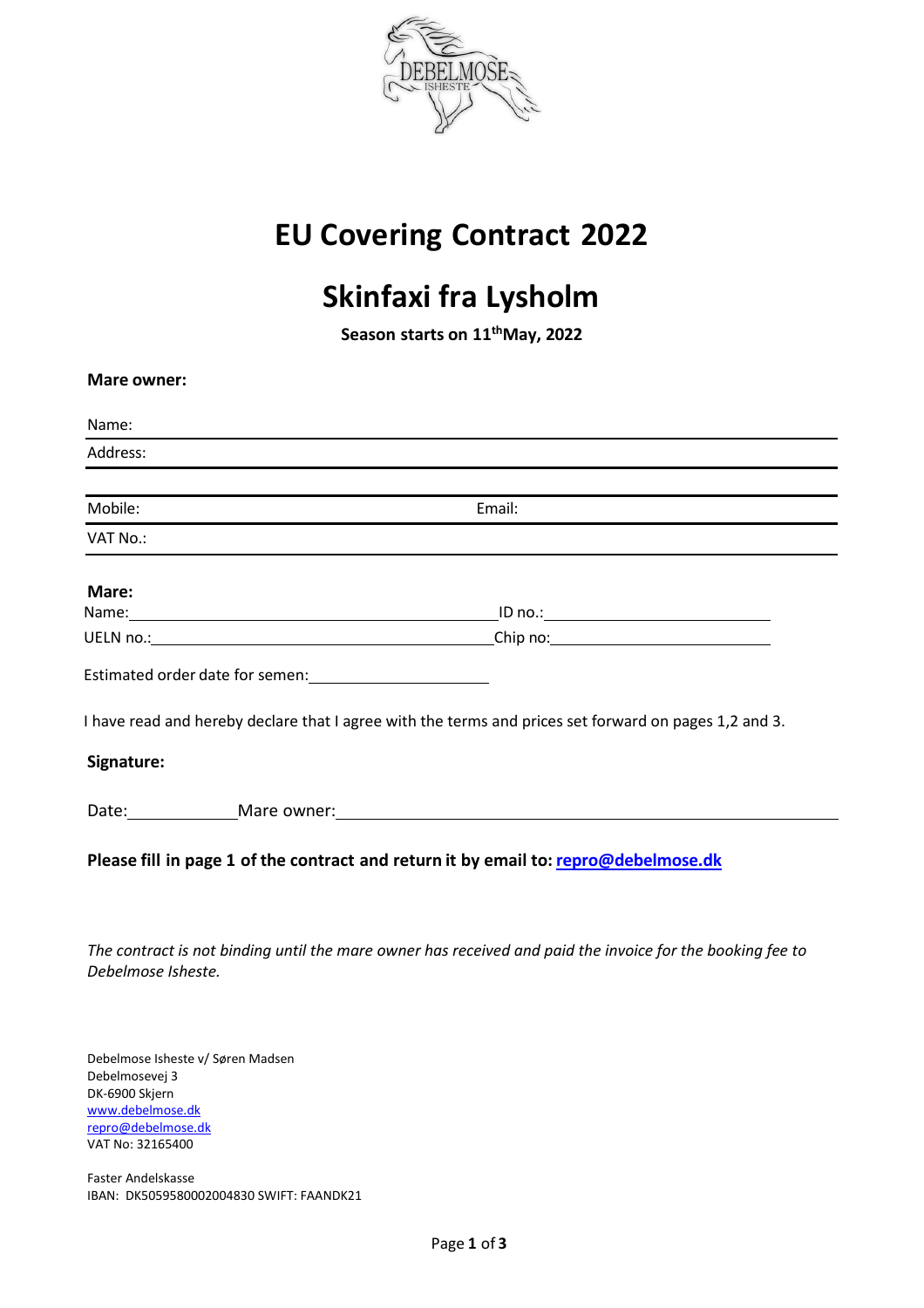

### **Prices and conditions**

- *Stud fee EUR 1900, + VAT*
- The stud fee is divided into 2 rates, the non-refundable booking fee, and the covering fee.
- The booking fee of EUR 400,  $-$  + VAT is due upon submission of this contract. The booking fee is not reimbursed even if, contrary to expectations, the mare should not become pregnant. This fee secures the Mare's place in the Stallion's Breeding Book for the 2022 season.
- Before ordering the semen Page 1 of the covering contract must be filled out and sent by mail to [repro@debelmose.dk](mailto:repro@debelmose.dk) and the booking fee must be paid within 5 days. The mare owner will receive an invoice for the booking fee.
- The covering fee is EUR 1500, + VAT per mare and will be charged when the mare is confirmed pregnant.
- The shipment costs of the first shipment of semen are included in the booking fee.
- There will be a 10% discount on the covering fee for first-class mares or in the case of 2 mares or more from the same owner. Discounts cannot be combined.
- Once the booking fee is paid, semen can be ordered on Monday, Wednesday, and Friday. Semen orders must be placed by **EMAIL to [repro@debelmose.dk](mailto:repro@debelmose.dk)**  (state the name of the mare, registration no., and stallion on the order) before 9:00 A.M. and the semen will be delivered the next day. Any order received after 9:00 A.M. may not be processed the same day.
- Please note that there may be days where the stallion is away to competitions/breeding assessment. On these days semen can therefore not be collected and delivered from the stallion. Debelmose Isheste will inform the mare owner within an appropriate time.
- The mare owner must give notice within 21 days of the last insemination whether the mare is in pregnant or not. If this is not done, the mare is considered pregnant, and invoicing will take place accordantly.
- The Danish VAT rate is 25%. If the mare is owned by a business with a valid European VAT number, which must be added to the contract when booking, the invoice will be generated without Danish VAT due to reverse charge.

#### **Additional costs**

- Shipping costs are EUR 100, + VAT per shipment (first shipment is included in the booking fee).
- Registration of covering amounts to EUR 40, + VAT.